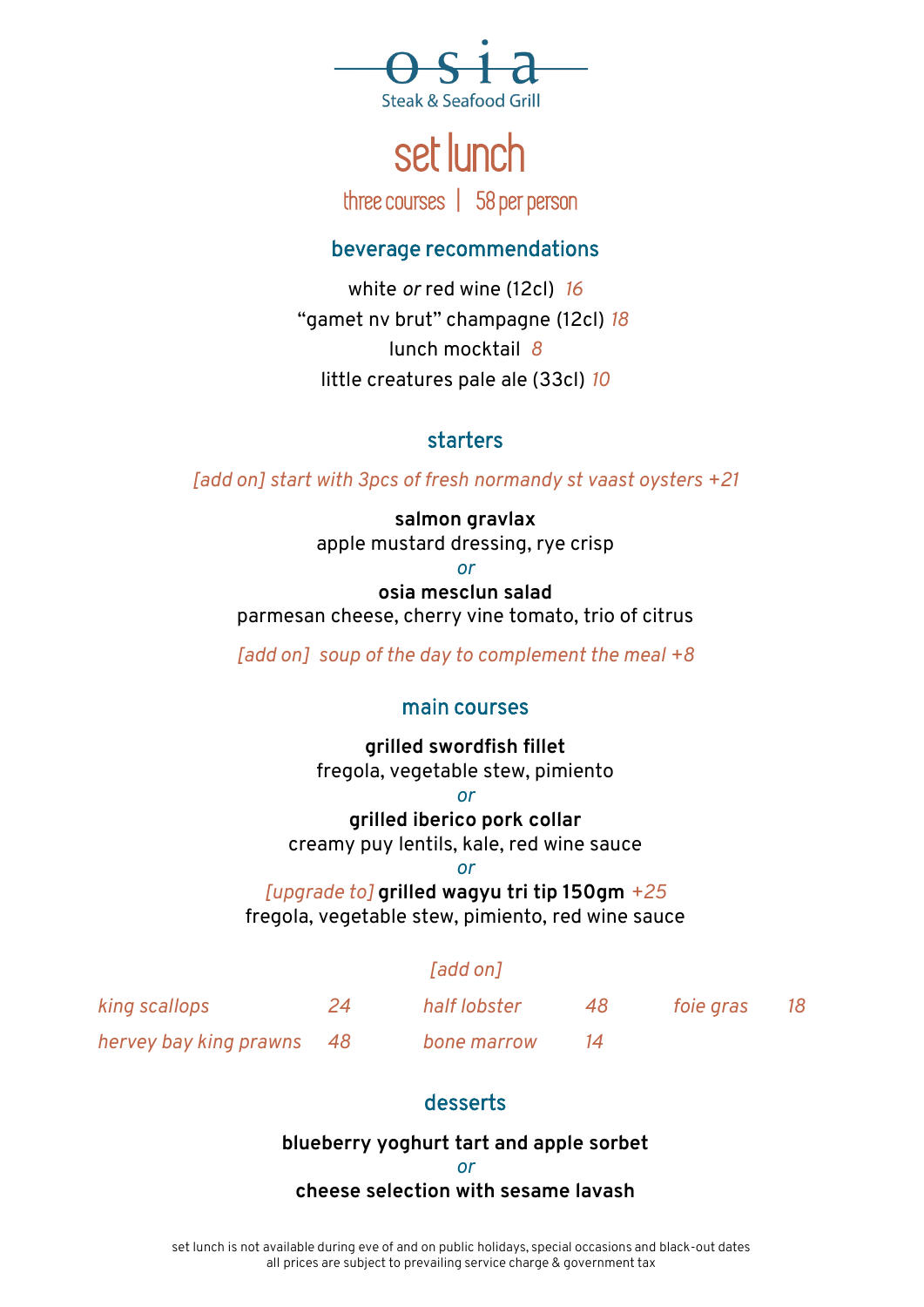|                                  | and the Col |
|----------------------------------|-------------|
| <b>Steak &amp; Seafood Grill</b> |             |

|           |                                                                                                                                                                              | stone hearth oven flatbread |          |                                                                                   |     |  |  |
|-----------|------------------------------------------------------------------------------------------------------------------------------------------------------------------------------|-----------------------------|----------|-----------------------------------------------------------------------------------|-----|--|--|
|           | macadamia and basil pesto                                                                                                                                                    | 14                          |          | iberico ham and balsamic cream                                                    | 22  |  |  |
|           |                                                                                                                                                                              |                             | starters |                                                                                   |     |  |  |
|           | yellowtail kingfish ceviche, pineapple, coriander and cress                                                                                                                  |                             |          |                                                                                   | 28  |  |  |
|           | grilled abrolhos octopus, grapefruit and piquillo pepper salsa, pea tendrils                                                                                                 |                             |          |                                                                                   | 28  |  |  |
| $-\Theta$ | polenta crumbed foie gras, beetroot and rhubarb compote                                                                                                                      |                             |          |                                                                                   | 32  |  |  |
|           | cream of oyster, baby spinach, puffed wild rice                                                                                                                              |                             |          |                                                                                   | 25  |  |  |
|           | <br>lava stone grill<br>beef                                                                                                                                                 |                             |          |                                                                                   |     |  |  |
|           | "stockyard beef" black angus ribeye<br>300q                                                                                                                                  |                             | 82       | "pure black" angus tenderloin<br>200q                                             | 68  |  |  |
|           | "tajima" wagyu striploin ms6<br>250q                                                                                                                                         |                             | 126      | "grainge beef" porterhouse<br>800g                                                | 220 |  |  |
|           | "tajima" wagyu tenderloin ms6<br>250q                                                                                                                                        |                             | 152      | "mayura station" full blood<br>wagyu ribeye ms 9 200g                             | 195 |  |  |
|           |                                                                                                                                                                              |                             | seafood  |                                                                                   |     |  |  |
|           | local "kühlbarra" barramundi fillet 300g                                                                                                                                     |                             | 48       | whole lobster 600g                                                                | 96  |  |  |
|           | australian coral grouper fillet 300g                                                                                                                                         |                             | 65       |                                                                                   |     |  |  |
|           | $\rightarrow$ grilled seafood platter: half lobster, fish collar, king scallops, hervey bay king prawns,<br>158<br>abrolhos octopus, soft shell crabs, tomato chili lime dip |                             |          |                                                                                   |     |  |  |
|           |                                                                                                                                                                              |                             | farm     |                                                                                   |     |  |  |
|           | iberico pork rack chop 300g                                                                                                                                                  |                             | 65       | pasture fed nz lamb rack 300g                                                     | 72  |  |  |
|           | selection of sauces<br>mushroom and black pepper, classic red wine, horseradish sour cream, herb butter                                                                      |                             |          |                                                                                   |     |  |  |
|           |                                                                                                                                                                              |                             |          |                                                                                   |     |  |  |
|           | broccolini<br>walnut, anchovy vinaigrette                                                                                                                                    | 16                          |          | mac and cheese<br>bacon bits                                                      | 16  |  |  |
|           | field mushrooms with bacon                                                                                                                                                   | 16                          |          | potato gratin with black truffle                                                  | 18  |  |  |
|           |                                                                                                                                                                              |                             | desserts |                                                                                   |     |  |  |
|           | $\rightarrow$ signature hot chocolate soup<br>black pepper ice cream                                                                                                         | 25                          |          | mango eton mess<br>passion fruit mascarpone cream,<br>soft coconut cake, crumbles | 18  |  |  |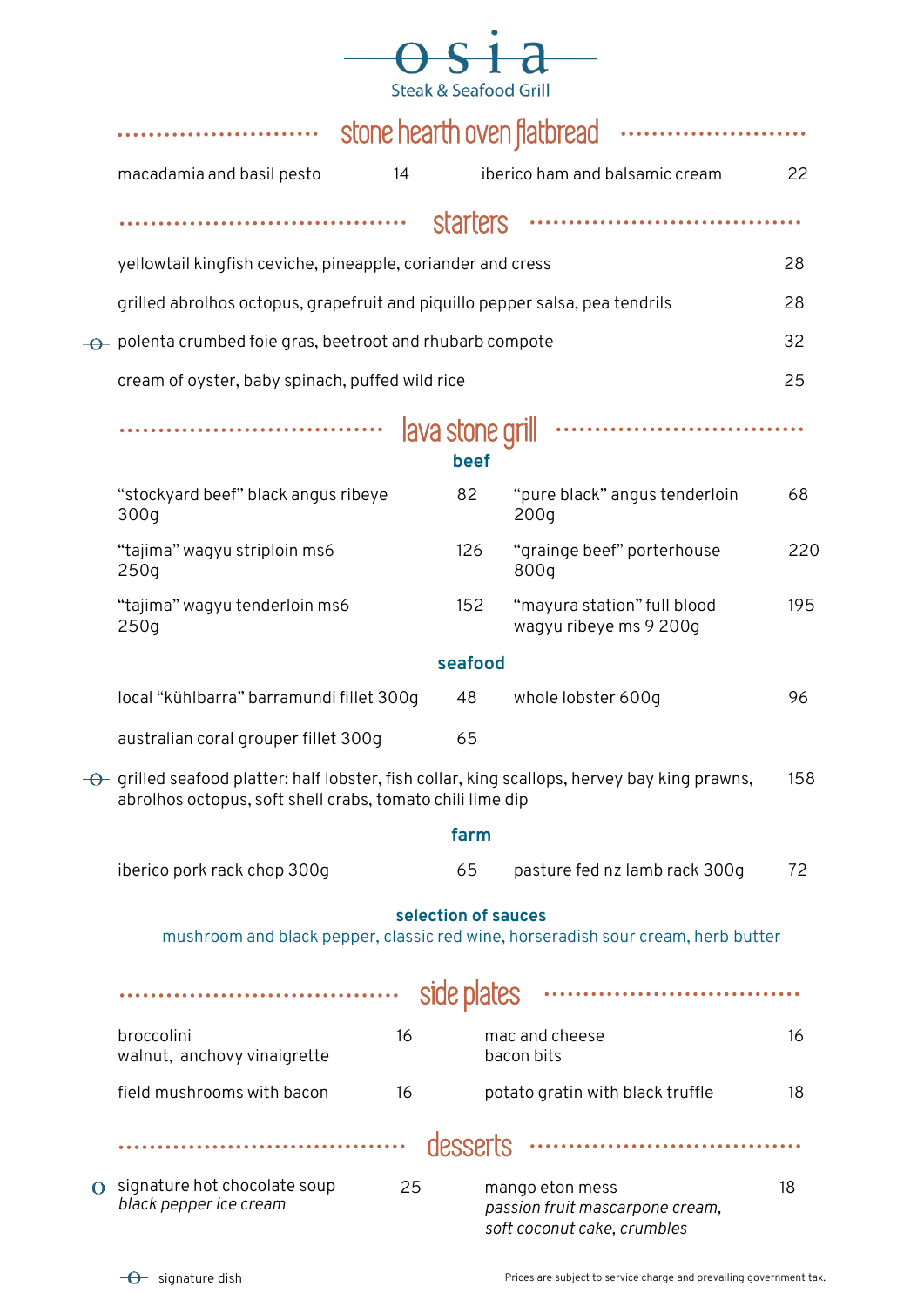



# 饮品推荐

白葡萄酒 或 红葡萄酒 (12cl) *16*

"gamet nv brut" 香槟 (12cl) *18*

无酒精调饮 *8*

little creatures pale ale 啤酒 (33cl) *10*

# 开胃菜

*[*添加*] 3*颗 *normandy st vaast* 新鲜生蚝 *+21*

## 莳萝腌三文鱼

苹果芥末酱、黑麦酥

或

osia 生菜莎拉 帕玛森乳酪、番茄、酸橙酱

*[*添加*]* 汤品 *+8*

# 主餐

# 旗鱼柳

珍珠意面、炖菜、西班牙甜椒

或

西班牙黑猪猪颈肉

奶油小扁豆、羽衣甘蓝、红酒酱

或

*[*升级*]* 和牛嫩角尖牛扒**150gm** *+25*

珍珠意面、炖菜、西班牙甜椒、红酒酱

## 【添加配菜】

| 帝王扇贝  | 24 | 龙虾(半) | 煎鹅肝 | 18 |
|-------|----|-------|-----|----|
| 赫维湾大虾 |    | 牛骨髓   |     |    |

#### 甜点

蓝莓优格塔 和 苹果冰糕

或

# 乳酪 搭配 果酱和芝麻脆饼

set lunch is not available during eve of and on public holidays, special occasions and black-out dates all prices are subject to prevailing service charge & government tax